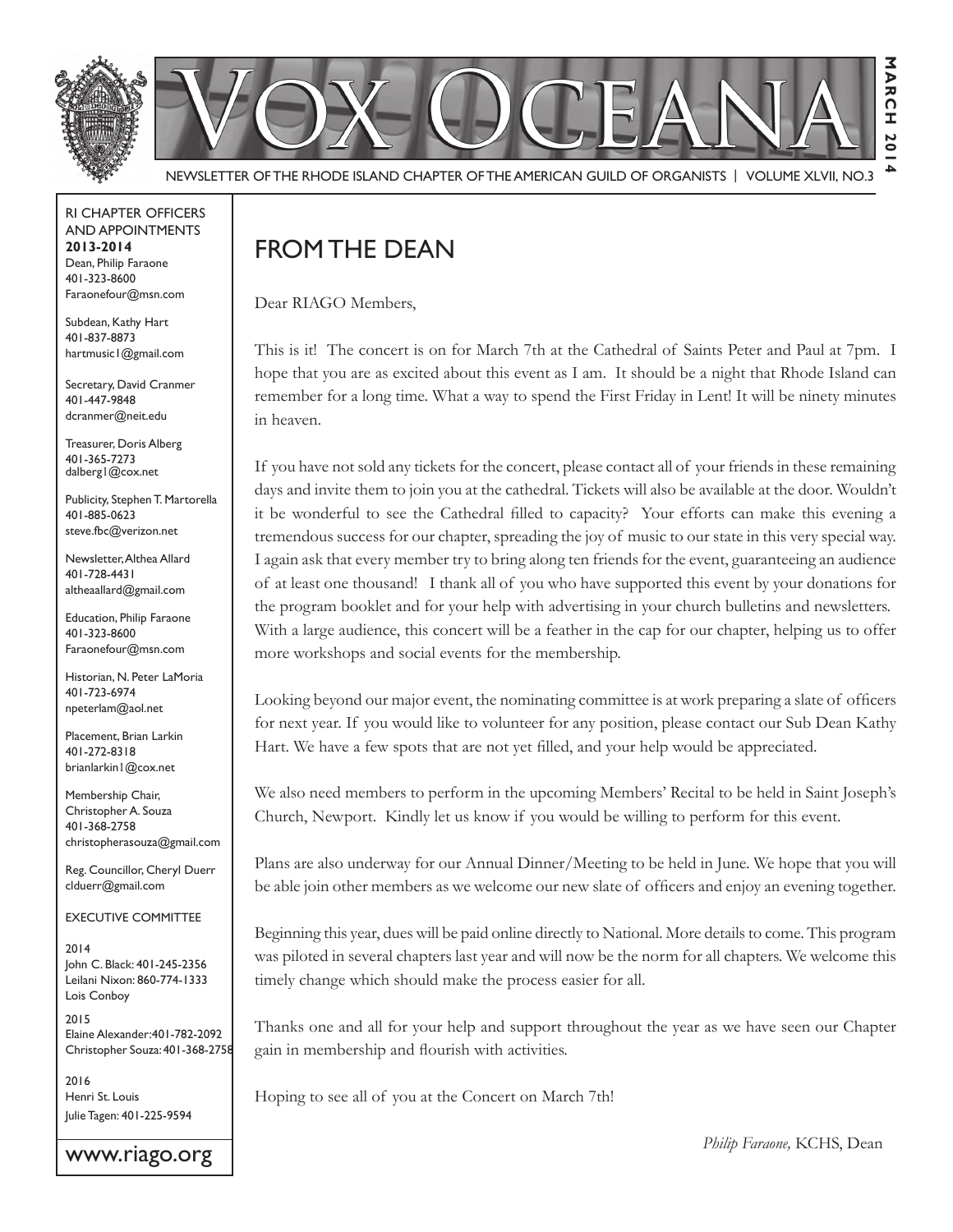# rIaGo sChedule of eVeNts

### **Events for 2014**

- **Friday, March 7 at 7:00pm: Concert Choir Saint Thomas Church, NYC**: Cathedral of SS Peter and Paul
- **Sunday March 16 at 4:00pm**: **Mark Steinbach**, CD release recital *Organ Works of Anton Heiller*, Sayles Hall, Brown University, Providence.
- **Saturday, March 22 from 10:00am-12 noon**: Workshop on Creative Hymn Playing by **Philip Faraone** and **Kathy Hart**. Greenwood Community Church, Presbyterian, 805 Main Avenue, Warwick.
- S**aturday, Sunday, March 29-30**, Choral weekend *Sing with the Spirit*, led by guest conductor, **Gordon Appleton**, hosted by **John Brooks**. St. Michael's Church, Bristol. Voluntary donation. See article, *Choral Opportunity*, next page.
- **Tuesday April 1 at 8:00pm**: **Bruce Neswick**, former organist of St. John, the Divine, New York City at Sayles Hall, Brown University, Providence.

**Saturday, April 26 from 10:00am-12 noon**: Anthem Sharing

- **Sunday, May 18 at 7:00pm**: Annual Members' Recital: Saint Joseph's Church, Newport.
- **Monday, May 19 at 7:00pm**: Board meeting: Faraone residence

**Monday, June 9**: Annual Dinner/Meeting, Location TBA

If you are able to host any event that needs to be determined, please contact the Dean. Thank you for your support of our chapter..

# NahaNt (ma) musIC festIVal

Sylvia Martin, Festival Manager, announces an apprentice position to organists, organ students, AGO chapter, and music departments. This apprentice position includes a stipend as well as a full recital on the Hook and Hastings organ at the Village Church, Nahant; room and board; coachings with Nancy Granert; playing for a Bach vocal masterclass with Ryan Turner, director of Emmanuel Music, Boston (there are vocal apprenticeships also); and more. "The posted deadline for applications is March 1, but we will certainly consider those applying slightly afterward until the spot is filled." Details: nahantmusicfest@yahoo.com

# FROM THE SUB-DEAN

Hi everyone,

We have two wonderful events coming right up!

Friday, March 7, 7:00 p.m. The marvelous **Men and Boys Choir of St. Thomas Episcopal Church**, New York. This *is our big event of the year!* **We count on every member to sell**  ten tickets to fill the cathedral! The Providence Singers are actively promoting the event, and have offered RIAGO members a \$4 discount to their March 1, 8pm concert, also at the cathedral. (Haydn's *Nelson Mass*; Mozart's *Vespers, Ave Verum Corpus.*)

Saturday, March 22, 10:00 a.m. Hymn Playing: Let's elevate it to a finer art. Greenwood Community Church, Presbyterian, 805 Main Avenue, Warwick. Explore the importance of hymns in worship and the responsibility of organists to inspire congregational singing. Whether you're highly experienced at hymn playing or feel you need some pointers, we need you! Led by Kathy Hart and Philip Faraone. See further details in *On the Horizon*, next page.

I look forward to seeing you at all these terrific events!  *Kathy Hart*

## sCholarshIps aNNouNCed

The American Guild of Organists announces a new college scholarship program for organ majors with financial needs.

The Ronald G. Pogorzelski and Lester D. Yankee Memorial Scholarship will be available to six students (four undergraduate, and two graduate) beginning with the 2014– 2015 academic year. Four undergraduate scholarships of \$7,500 each will be offered: one each to an incoming college freshman, sophomore, junior, and senior. Each scholarship will be renewable through completion of the student's undergraduate years of study. Two graduate scholarships of \$15,000 each will be offered and will be renewable for a total of two years of graduate study. Eligibility requirements and application details are available at Agohq.org. The application deadline is March 1, 2014.

For more information, please call 212-870-2310 or e-mail  $info(\hat{\omega})$ agohq.org.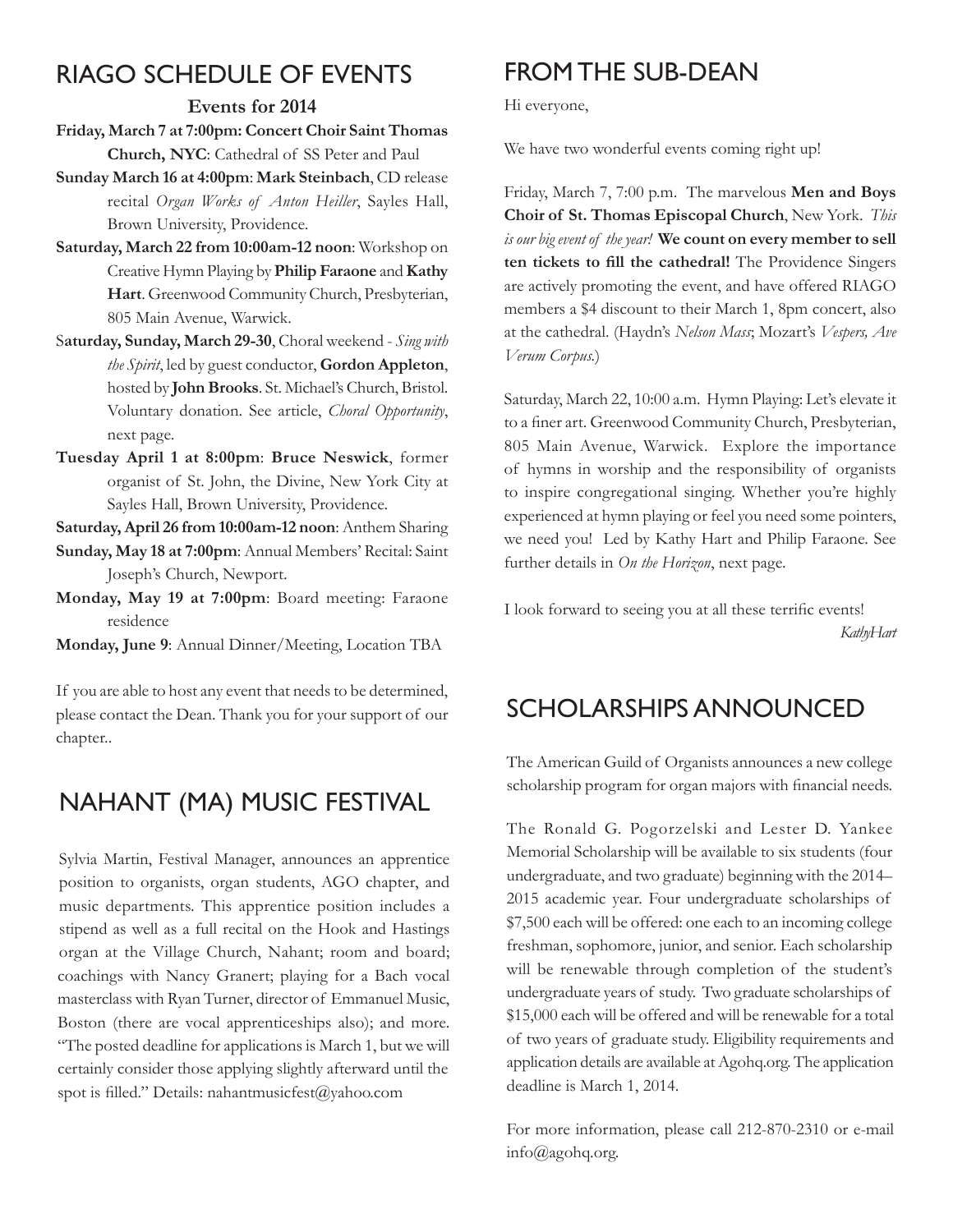# Choral opportuNIty for all

St. Michael's Church in Bristol is hosting "Sing with the Spirit," a choral weekend for children, teenage and adult singers on Saturday and Sunday, March 29-30, with guest director **Gordon Appleton**, former Regional Director for the North of England of the Royal School of Church Music.

You are invited to learn useful, worthy repertoire for parish choirs, learn about the famous *Voice for Life* choir training curriculum that the RSCM is known for, and enjoy musical fellowship with adult and youth singers from the greater Bristol area.

The weekend will include Saturday rehearsals for all participants, a demonstration of basic Voice for Life teaching methods, and a catered lunch. Music will be prepared for a service of Choral Evensong the next day, March 30, at the church.

Gordon Appleton recently retired after 19 years on the staff of the RSCM, directing educational activities, choir courses and festivals, and consulting for churches throughout the North of England, Scotland, Wales and Northern Ireland. He has directed choral courses and choir festivals in Europe, South Africa, Canada and the USA. Earlier in his career he was Organist and Choirmaster of St. George's Cathedral in Perth, Australia.

For further information and a registration form, please contact **John Brooks**, Organist and Choirmaster, at St. Michael's Episcopal Church, 399 Hope St., Bristol, RI 02809. Phone 401-253-7717; email: organist@fullchannel.net.

## Italy aNyoNe?

For information on an organ tour of Italy, June 7-13, 2014, go to www.organtour.com

## memBer matters

Congratulations to **Mark Steinbach**, who was heard on *Pipedreams* the week of February 2. To hear online: http://pipedreams.publicradio.org/listings/2014/1405/ ?elq=0dcad7aa4481432db1cd2c82adcd8787&elqCampai gnId=5307. Mark also has a CD release and celebtratory recital. See Events, above.

Welcome to new member **Fr. Andrew Messina**, Pastor, St. Timothy RC Church, 1799 Warwick Avenue, RI 02889;frandrewmessina@gmail.com; 401-739-9552

**Ann Dolbasian** has moved to Atria Aquidneck Place, #326, Portsmouth, RI 02871

Correction to the Directory: address for David Warfield: 236 Washington Street

## oN the horIzoN

Saturday, March 22, 10:00am. HYMN PLAYING at Greenwood Community Church, Presbyterian, 805 Main Ave, Warwick. Host Kathy Hart. We'll address tempo, breathing, registration, reflecting the mood and text, interesting hymn introductions, alternate harmonizations, and more. Playing hymns is one of the most important things we do in worship. PLEASE COME to listen, to share, to add food for thought!

Saturday, April 26, 10:00. ANTHEM SHARING at a venue TBD. Bring 15-20 copies of one or two of your favorite anthems for the group to sing through and get ideas for our own choirs. The anthems should be accessible for most volunteer choirs. You can accompany the anthem you bring, or turn it over to the accompanist du jour. This is fun and informative, but only if we have enough people to sing the parts. RSVP is required. **We need at least 10 people or this event will be canceled**. Please respond to Kathy Hart hartmusic1@gmail.com

Sunday, May 18, 7:00 p.m. MEMBERS' RECITAL at St. Joseph's Church, Newport, **Dennis Tetrault** host. Would you like to play in this recital? Don't be shy—we won't bite!! Please contact Philip Faraone at faraonefour@msn. com with questions or to sign up.

#### If you can host an event, please contact Kathy Hart!!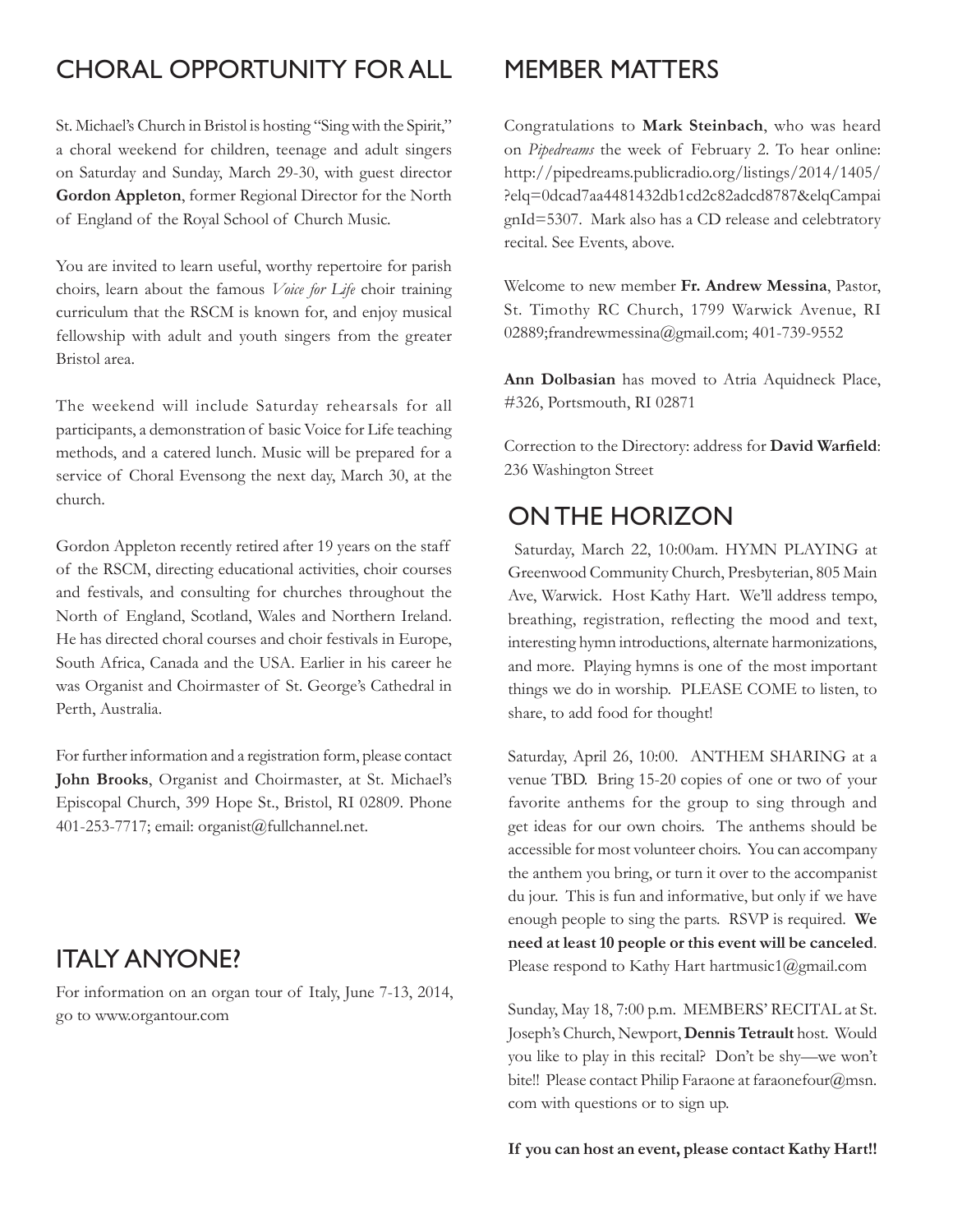## plaCemeNt lIstINGs

*Contact Brian Larkin (272-8318) for more details or changes.*

| Congregational Church of Mansfield (UCC) | 10/13 |
|------------------------------------------|-------|
| 17 West Street, Mansfield, MA 02048      |       |
| Carol Sosman Ham: 508-339-4793           |       |
| O/ChM Austin 2manual 16K                 |       |
|                                          |       |

St Mark's Episcopal, Warwick RI 01/14 Rev. Susan Wrathall, rector - contact 737-3127 12-16K depending on experience

# CONVENTION UPDATE

The American Guild of Organists has been awarded a grant by the National Endowment for the Arts to support the 2014 AGO National Convention in Boston, Mass., June 23–27. The \$15,000 NEA "Art Works" grant is directed to support performances, educational workshops, publication of the Boston Organ Book, and new music premieres. The grant carries a mandate that it be matched dollar for dollar from other funding sources. The 2014 AGO National Convention is the fifth consecutive AGO National Convention that has garnered funding from the arts endowment.

Serving to highlight Boston's heritage of American musical composition, six historic compositions by Boston composers will be grouped with six new music commissions to form the Boston Organ Book, a publication to be distributed to all convention registrants to encourage performances for the benefit of the public.

For further information about the 2014 AGO National Convention, visit Agoboston2014.org.

# opt for e-maIl

With the cost of postage going up, we encourage you to opt for the newsletter online. Fifteen members are saving our organization more than \$80 at \$5.39 per year just for postage, not to mention paper, printing, envelopes, labels. Simply e-mail your intention to altheaallard@gmail.com, and you will receive an e-mail each month when the issue is ready. Thanks.

*Althea*

#### **SUBMISSIONS**

DEADLINE: 20th of each month. SUBMISSIONS: Send Word or Text files to altheaallard@gmail.com or to Althea Allard, 166 Suffolk Ave., Pawtucket, RI 02861. ADVERTISING: Word doc, PDF (print ready), JPG (high resolution), or TIFF. All files should be grayscale at 300 dpi resolution. Email to altheaallard@gmail.com

## suBstItute lIstINGs

*Contact Brian Larkin (272-8318) with changes.*

AVAILABLE SUNDAYS & WEEKDAYS Clarke, Margaret: 401-726-4128 (all) Funk, Richard: 401-272-0693 (all) Goncharova, Natalya: 401-334-9157 Gourd, Jacqueline: 401-828-4057 (all, no weddings) Johnson, Winfred: 401-847-8548 (interim) Kohl, Karen: 401-787-2695 (please inquire) Lee, Saeah: 781-664-3958 Madubata, Chiduzie: 301-919-9632 (please inquire) Morgan, James: 401-737-5398 (all) Norton-Jackson, Diana: 401-783-0402 (no weddings, \$150 min) Phelps, Howard: 508-224-8475 (please inquire) Scheibert, Beverly Jerold: 508-339-0579 (all, weddings/funerals) Tagen, Julia L.: 401-885-7438 (all, weddings/funerals/interim) Taylor, Terry: 401-253-9030 Vecchio, Gina: 401-954-2163 Vinson, Duncan: 401-932-8191 (July&Aug for Sun./weddings etc.) Westhaver, Verna: 401-683-2636 (substitute/interim) Wiant, William: 401-683-3178 (all, weddings/funerals) Wilson, Lawrence: 860-857-5493 (please inquire)

#### AVAILABLE WEEKDAYS ONLY

Black, John: 401-245-2356 (all, available Saturdays & weekdays) Brown, Ronald: 508-222-0824 (funerals only) Cienniwa, Paul: 617-466-9042 (\$150 min, no Sun. a.m.) Conboy, Lois: 401-658-3838 (please inquire) Hart, Kathy: 401-837-8873 (funerals) Larkin, Brian: 401-272-8318 (weddings/memorials/funerals/consultant) Markham, Susan: 401-821-6786 (no Sun. a.m.) Martorella, Philip: 401-885-3431 (no Sun. a.m.) Nicholson, Nancy: 401-521-9097 (all) Nolan, Robert: 401-884-7172 (available to provide all needs) Sobaje, Martha: 401-626-0099 (weddings, funerals) Valentine, Bro. Enoch J: 401-440-4784 (all, weddings/funerals)

## INterNatIoNal opportuNIty

 The 19th International Organ Academy in Lövstabruk, SWEDEN 23-27 June 2014 THE FOUR B'S & BEYOND *Bach, Böhm, Bruhns, Buxtehude and the world around them* For the brochure, go to http://lovstabruk.parjohansson.se/ wp-content/uploads/2010/07/OrganAcademy2014.pdf

#### adVertIsING rates

 $1/4$ -page ad (3.5"W x 5"H): \$18 -or-  $1/8$ -page ad (3.5"W x 2.5"H): \$10 Flyers you provide (for RIAGO members): \$10. Make checks out to RIAGO and mail to Althea Allard by the 20th.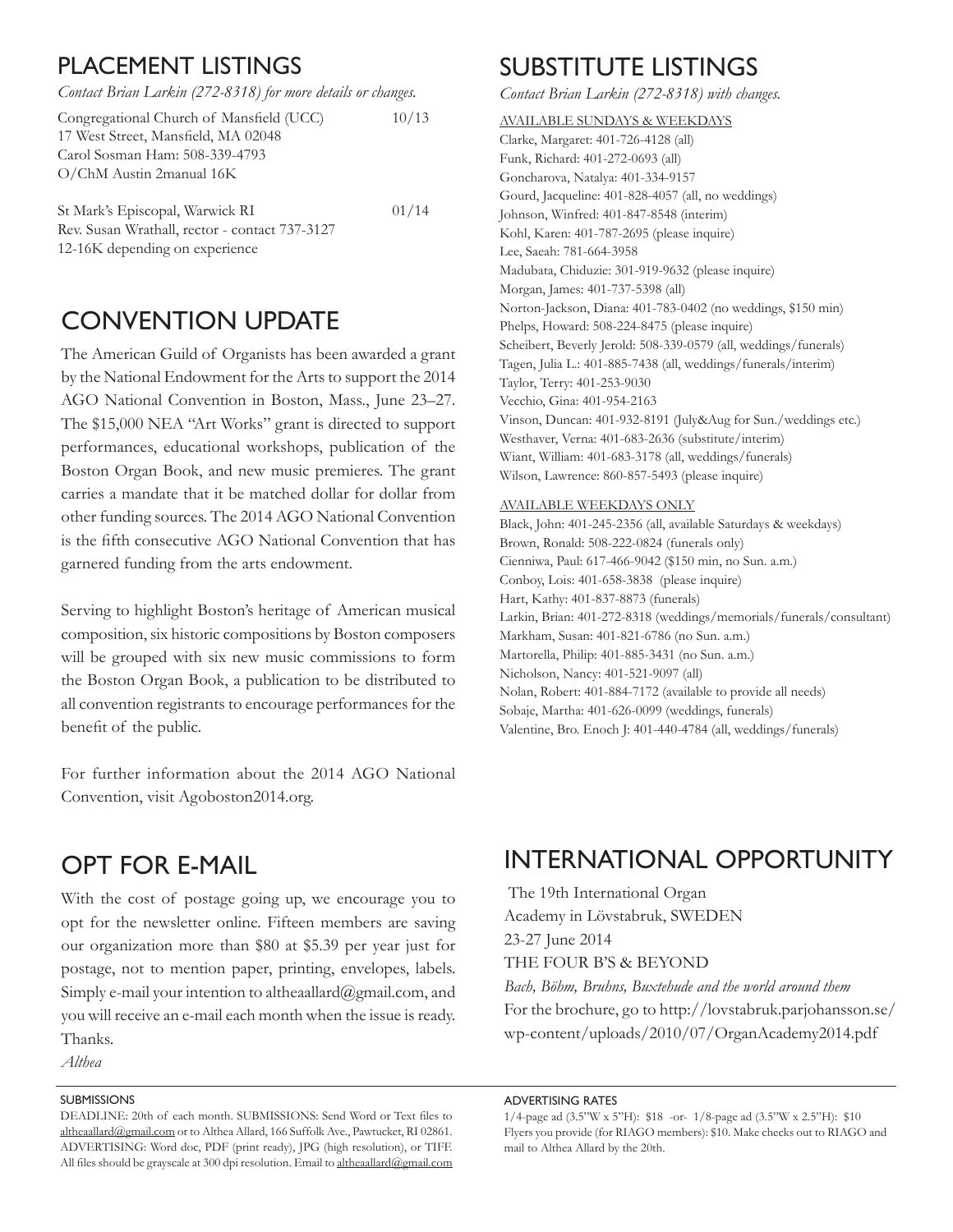### **St. Michael's Episcopal Church in Bristol invites you to**

## **"SING WITH THE SPIRIT"** *A singing weekend for children, teens and adults*

*with guest director*

### **GORDON APPLETON**

*Former Regional Director for the North of England of the Royal School of Church Music*

### **Saturday and Sunday, March 29 and 30, 2014 at St. Michael's Church, Bristol, Rhode Island**

You are invited to enjoy musical and social fellowship with adult and youth singers from Bristol and the surrounding area on this short course. Taking inspiration from the motto of England's famous Royal School of Church Music – "I Will Sing with the Spirit and with the Understanding Also" – you will develop and expand your own vocal skills and learn about the famous RSCM *Voice for Life* choir training curriculum, which builds on the inherent talents of singers of all ages, working together to engage heart, mind and voice.

**Gordon Appleton** recently retired after 19 years as a staff member of the Royal School of Church Music in England. An organist, choirmaster and music educator and administrator with over thirty years' experience, he was Master of the Music at St. George's Cathedral in Perth, Australia and Organist and Choirmaster of Guildford Grammar School, Perth, from 1976 to 1993. In 1993 he became RSCM Regional Director for the North of England, which entailed travel throughout the North of England, Scotland, Wales and Northern Ireland, giving support to parishes in the planning, teaching, and leading of music in worship. Mr. Appleton has directed residential RSCM Cathedral Courses for boys, girls and adults throughout the UK, as well as choir festivals for the Diocese of Europe in France, Switzerland, Germany and the Netherlands. This past year he spent six weeks working with choirs in South Africa, and directed workshops and choir festivals in Canada and the USA.

Mr. Appleton's engaging, enthusiastic style of direction will inspire young and older choristers alike. He will direct the Saturday rehearsal sessions, speak about his work with the RSCM and the *Voice for Life* curriculum, and direct the music at the Sunday morning service and the afternoon Choral Evensong at St. Michael's Church. Saturday's activities will take place at St. Michael's Parish House, directly across the street from the church. Sunday's rehearsal and Evensong will take place in the church itself.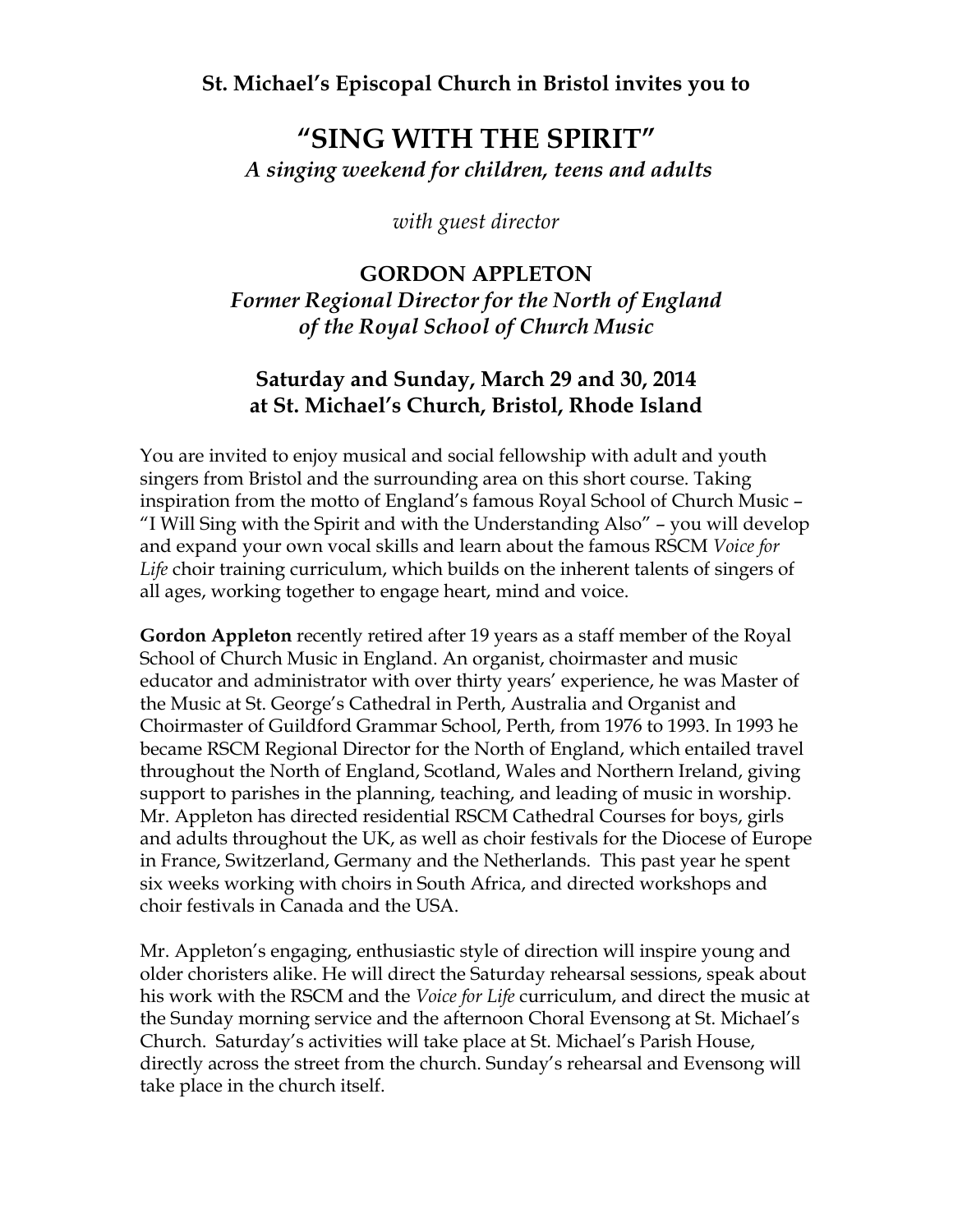### **DAILY SCHEDULE**

*(times are approximate)*

### **SATURDAY MARCH 29** *(at St. Michael's Parish House)*

| $9:30$ am          | Arrival/Registration/Refreshments               |  |  |
|--------------------|-------------------------------------------------|--|--|
|                    | <i>(receive music packet)</i>                   |  |  |
| 10:00              | Full Choir Warmup                               |  |  |
| 10:15              | Sectional rehearsals for Trebles, Teens, Adults |  |  |
| 11:00              | <b>Break</b>                                    |  |  |
| 11:15              | <b>Full Choir Rehearsal I</b>                   |  |  |
| $12:00 \text{ pm}$ | Lunch (pizza, salad and dessert provided)       |  |  |
| 1:00               | <b>Full Choir Rehearsal II</b>                  |  |  |
| 2:00               | Dismissal                                       |  |  |

### **SUNDAY MARCH 30** *(at St. Michael's Church)*

| $2:30 \text{ pm}$ | Arrival/procession and seating rehearsal   |  |  |
|-------------------|--------------------------------------------|--|--|
| 3:00              | <b>Full Choir Rehearsal</b>                |  |  |
| 4:15              | Snack break/sectional rehearsals if needed |  |  |
| 4:45              | Line up for Evensong                       |  |  |
| 5:00              | Service of Choral Evensong                 |  |  |
| 5:45              | Dismissal                                  |  |  |

### **REGISTRATION FORM**